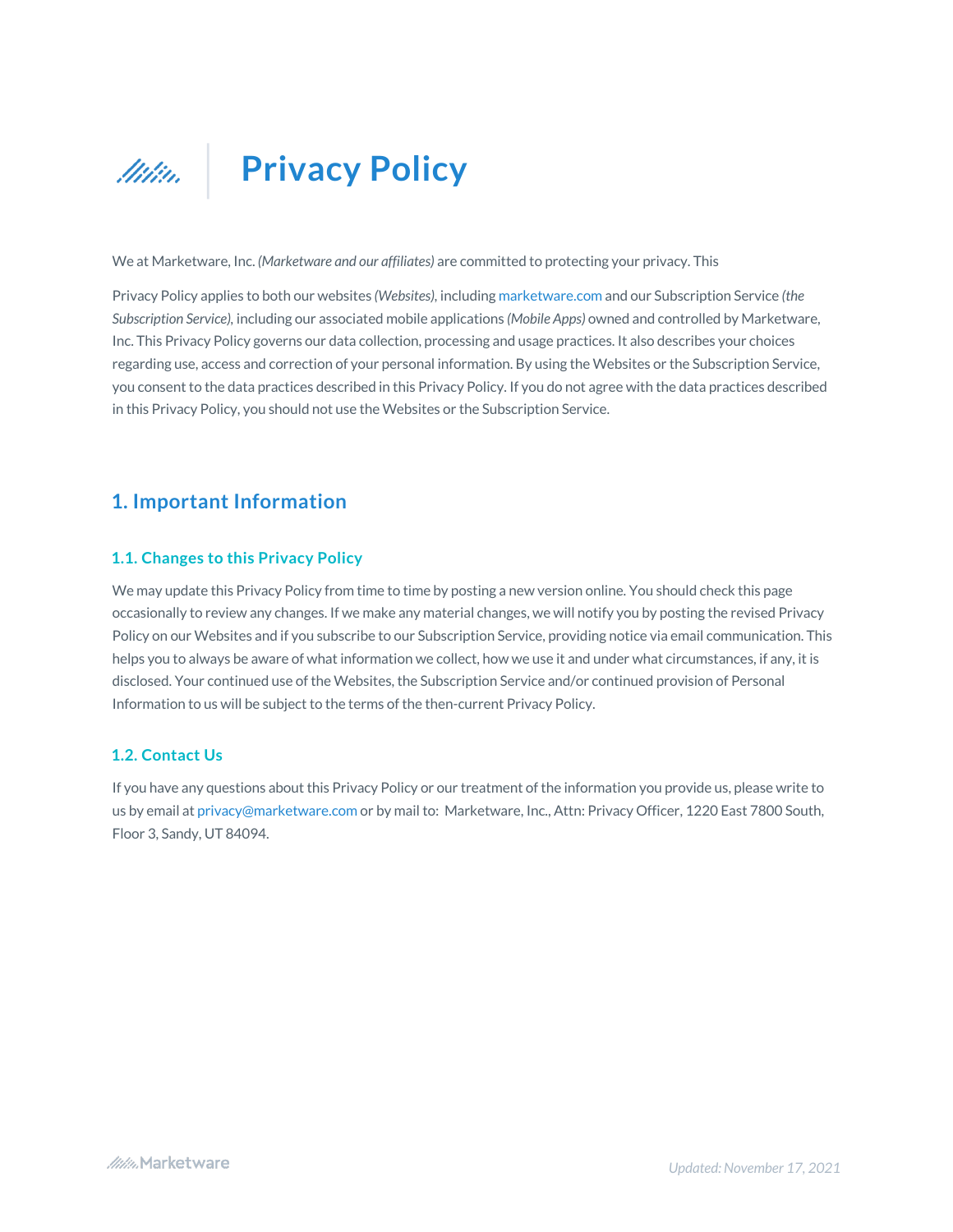## **2. Use of the Subscription Service by Marketware, Inc. & our Customers**

#### **2.1. Marketware Subscription Service**

Our online Subscription Service allows any company that uses it *(our customers, licensors and Marketware, itself)* to manage physician relationships, by tracking interaction with providers and office staff, managing issues and problems, managing alignment efforts and viewing referral patterns and identifying opportunities. It also allows customers to send marketing messages to providers, patients via email.

#### **2.2. Use by Marketware**

We use our own Subscription Service for sales demos, training and support purposes. Information that we collect and manage using the Subscription Service for our own purposes belongs to us and is used, disclosed and protected according to this Privacy Policy.

### **2.3. Use by Our Customers**

Our customers use the Subscription Service to manage physician and patient relations. Marketware does not control the content users input or the types of information that our customers choose to collect or manage using the Subscription Service. That information belongs to them and is used, disclosed and protected by them according to their privacy policies and is not subject to this Privacy Policy. Marketware processes customers' information as they direct and in accordance with our agreements with our customers, we store it on our service providers' servers, but do not have control over collection or management. Marketware reserves the right to use customer data in a de-identified or obfuscated manner for training, support or to improve analytics as necessary. We have no direct relationship with individuals who provide Personal Information to our customers. Marketware acknowledges that you have the right to access your Personal Information. Our customers control and are responsible for correcting, deleting or updating information they've collected. If requested to remove data, we'll respond within a reasonable timeframe. We may work with customers to help them provide notice to visitors about their data collection, processing and usage. We're not responsible for customers' use of information they collect on the Subscription Service.

If a customer purchases external claims data that the Subscription Service will utilize. Data usage policies for that will be enforced according to the data contract in place between the customer and data provider.

Marketware collects information under the direction of its customers and has no direct relationship with the individuals whose Personal Information it processes. If you are a customer of one of our customers and would no longer like to your information to be stored in the database used by our Subscription Service, please contact the customer that you interact with directly.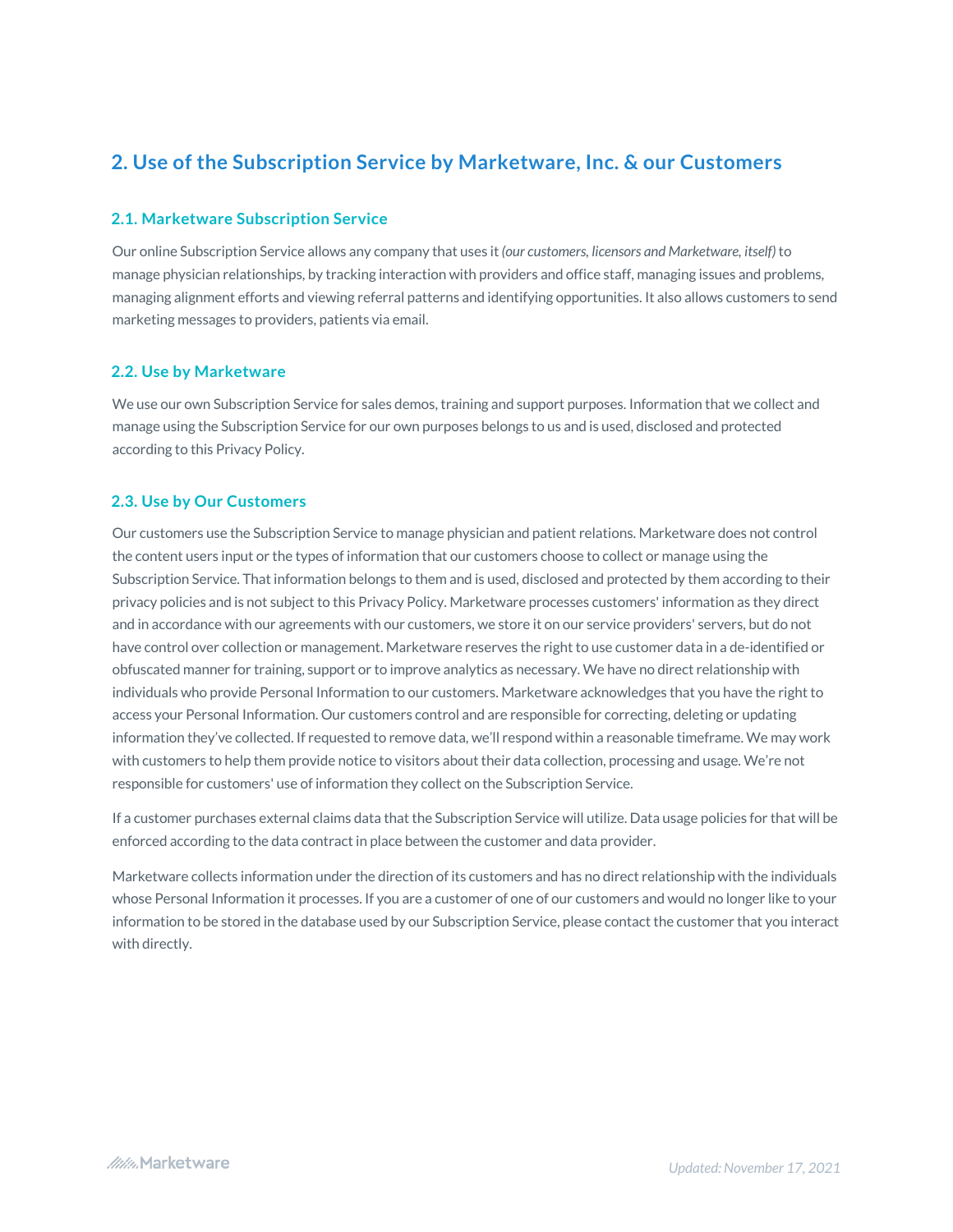# **3. Information We Collect**

### **3.1. When You Visit our Websites**

You are free to explore the Websites without providing any information about yourself. When you visit the Websites or request additional content or contact, we request that you provide Personal Information about yourself and we collect Navigational Information.

#### **3.2. When You Use our Web or Mobile Application**

We use mobile analytics software to allow us to better understand the functionality of our Web or Mobile Apps on your mobile device. This software may record information such as how often you use the application, the events that occur within the application, aggregated usage, performance data and where the application was downloaded from. In addition to information, we collect on our Websites, when you use our Web or Mobile Apps we may also collect your city location, device model and version, device identifier *(or "UDID"),* OS version and your Marketware Subscription Service credentials.

We send notifications from time to time to update you about events or promotions. If you no longer wish to receive such communications, you may unsubscribe at your convenience using the unsubscribe link at the bottom of the email.

We may link information we store within the analytics software to Personal Information you submit within the Web or Mobile App. We do this to improve services we offer you and improve our marketing, analytics and site functionality.

#### **3.3. Personal Information**

This refers to any information that you voluntarily submit to us and that identifies you personally, including contact information, such as your name, e-mail address, company name, address, phone number and other information about yourself or your business. Personal Information can also include information about any transactions, that you enter on the Websites and information about you that is available on the internet, such as from Facebook, LinkedIn, Twitter and Google or publicly available information that we acquire from service providers.

When any user is added to the Subscription Service, they are required to supply their Name, Email Address and Department. They can optionally add a facility or location to their user profile.

## **3.4. Navigational Information**

This refers to information about your computer and your visits to this website such as your IP address, geographical location, browser type, referral source, length of visit and pages viewed. Please see the "Navigation Information" section below.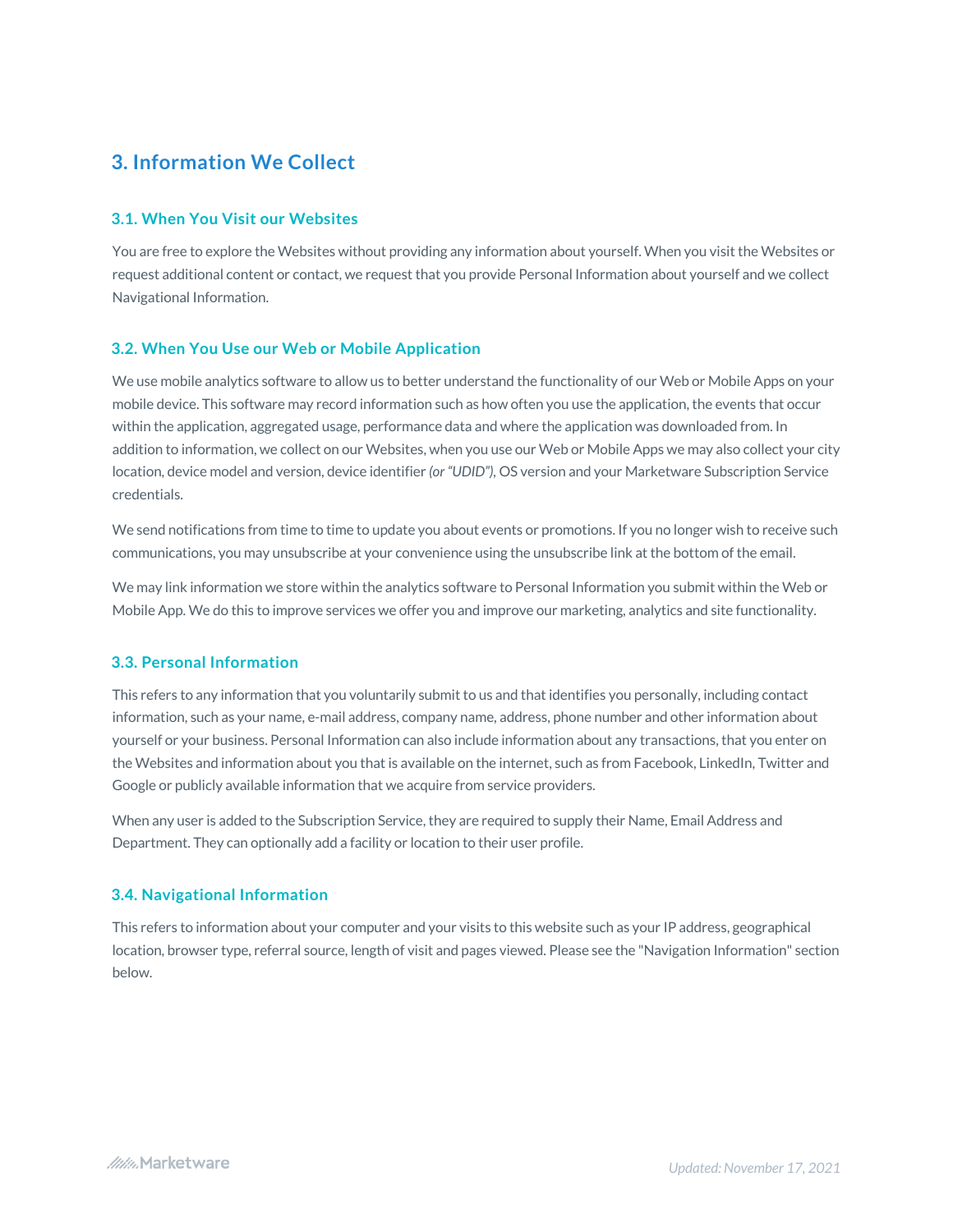### **3.5. Payment Information**

We collect and process payment information from you when you subscribe to the Subscription Service, including credit cards numbers and billing information, using 3rd party PCI-compliant service providers. Except for this, we do not collect Sensitive Information from you.

#### **3.6. Information About Children**

The Websites are not intended for or targeted at children under 13 and we do not knowingly or intentionally collect information about children under 13. If you believe that we have collected information about a child under 13, please contact us at privacy@marketware.com, so that we may delete the information.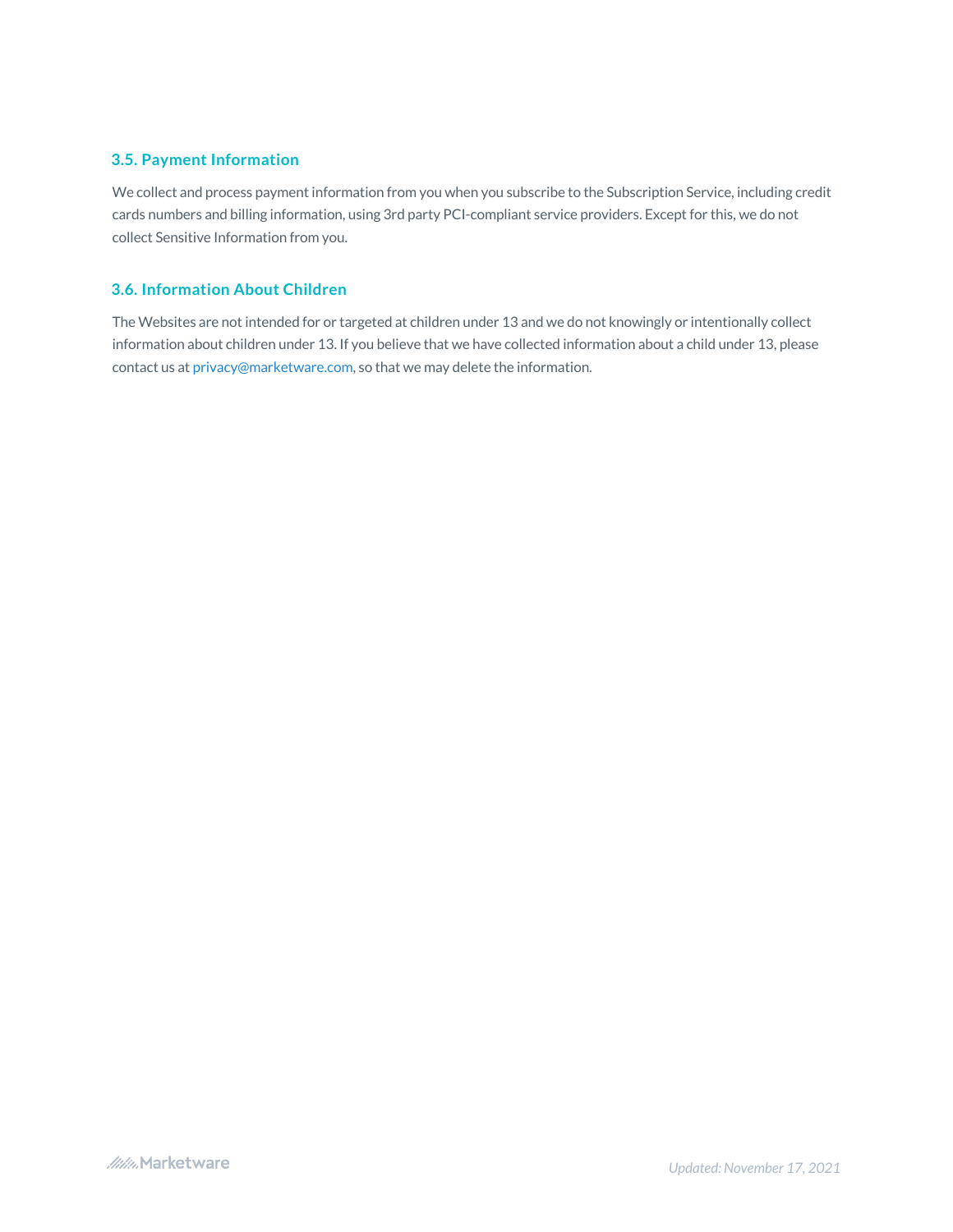## **4. How We Use Information We Collect**

#### **4.1. Compliance with Our Privacy Policy**

We use the information we collect in compliance with this Privacy Policy. Customers who subscribe to our Subscription Services are obligated through our agreements to comply with this Privacy Policy.

#### **4.2. We Never Sell Personal Information**

We will never sell your Personal Information to any 3rd party.

### **4.3. Use of Personal Information**

In addition to the uses identified elsewhere in this Privacy Policy, we may use your Personal Information to: *(a)* improve your browsing experience by personalizing the Websites and to improve the Subscription Service; *(b)* send information to you which we think may be of interest to you by post, email or other means; *(c)* send you marketing communications relating to our business or the businesses of carefully selected 3rd parties which we think may be of interest to you and *(d)* provide other companies with statistical information about our users – but this information will not be used to identify any individual user. We may from time to time, contact you on behalf of external business partners about a particular offering that may be of interest to you. In those cases, we do not transfer your unique Personal Information to the 3rd party. In addition, we may share data with trusted partners to contact you based on your request to receive such communications, help us perform statistical analysis or provide customer support. Such 3rd parties are prohibited from using your Personal Information except for these purposes and are required to maintain confidentiality.

#### **4.4. Use of Navigational Information**

We use Navigational Information to operate and improve the Websites and the Subscription Service. We may also use Navigational Information alone or in combination with Personal Information to provide you with personalized information about Marketware, Inc.

#### **4.5. Customer Testimonials & Comments**

We post customer testimonials and comments on our Websites, which may contain Personal Information.

We obtain each customer's consent via email prior to posting.

#### **4.6. Use of Credit Card Information**

If you give us credit card information, we use it solely to collect payment from you. We use a 3rd party service provider to manage credit card processing. This service provider is not permitted to store, retain or use information you provide except for the purpose of credit card processing on our behalf.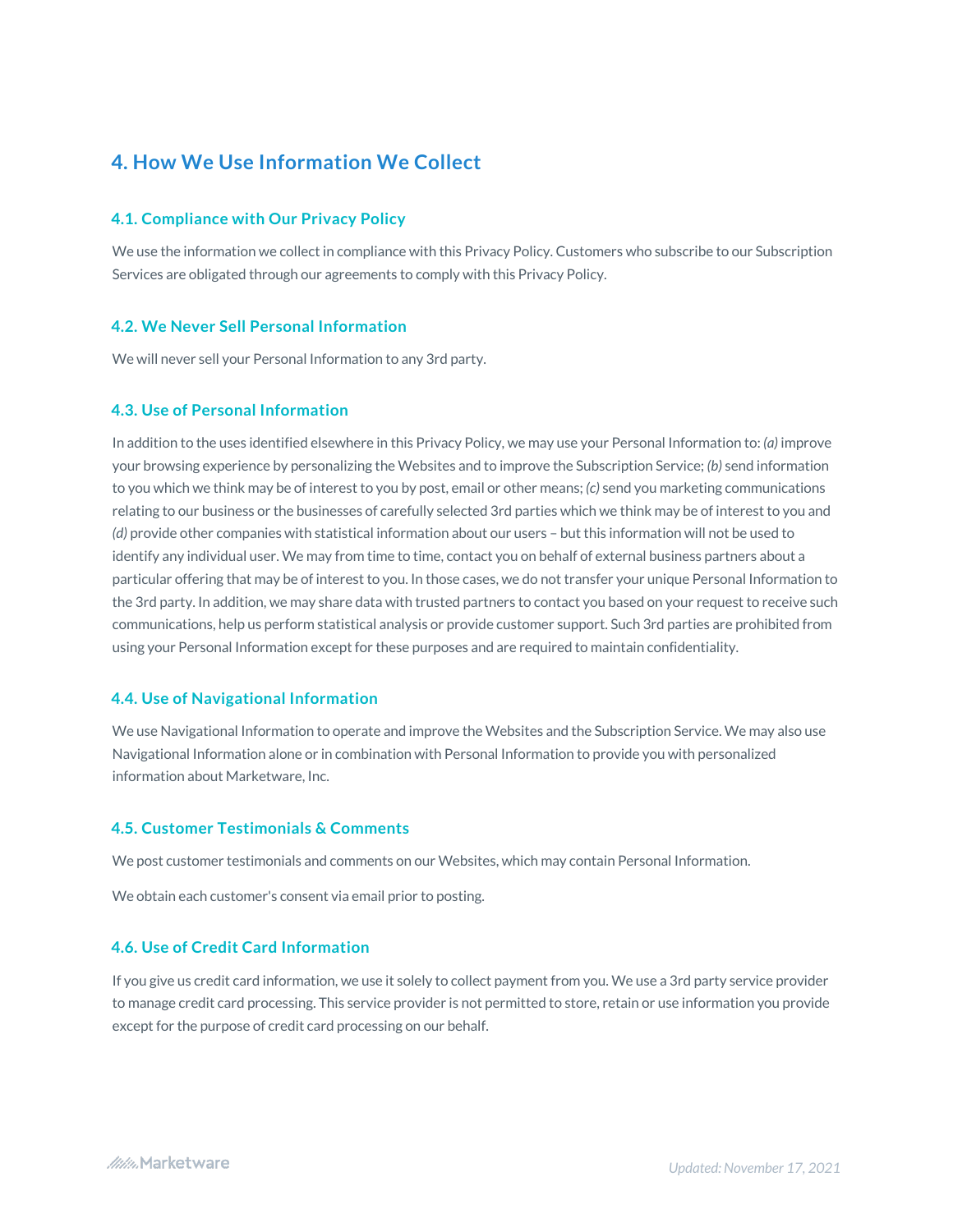#### **4.7. Service Providers**

We employ other companies and people to provide services to visitors to our Websites, our customers and users of the Subscription Service and may need to share your information with them to provide information, products or services to you. Examples may include removing repetitive information, analyzing data, providing marketing assistance, processing credit card payments, supplementing the information you provide us in order to provide you with better service and providing customer service. In all cases where we share your information with such agents, we explicitly require the agent to acknowledge and adhere to our privacy and customer data handling policies.

#### **4.8. Security of your Personal Information**

We use a variety of security technologies and procedures to help protect your Personal Information from unauthorized access, use or disclosure. We secure the Personal Information you provide on computer servers in a controlled, secure environment, protected from unauthorized access, use or disclosure. When sensitive Personal Information *(such as a credit card number and/or geo-location data) is* collected on our Websites and/or transmitted to other websites or any data transmitted in the Subscription Service, it is protected using encryption, such as the Secure Socket Layer *(SSL)* protocol.

If you have any questions about the security of your Personal Information, you can contact us at privacy@marketware.com.

#### **4.9. Social Media Features**

Our Websites include Social Media, such as the Facebook Like button and Widgets, such as the Share This button or interactive mini programs that run on our sites. These features may collect your IP address, which page you are visiting on our sites and may set a cookie to enable the feature to function properly.

### **4.10. External Websites**

Our Websites provide links to other websites. We do not control and are not responsible for the content or practices of other websites. Our provision of such links does not constitute our endorsement of other websites, their content, their owners or their practices. This Privacy Policy does not apply to other websites, which are subject to any privacy and other policies they may have.

### **4.11. Retention of Personal Information**

We retain personal information you provide if we consider it potentially useful in contacting you about the Subscription Service, other services or as needed to comply with our legal obligations; resolve disputes and enforce our agreements and then we securely delete the information. We'll delete this information from the servers at an earlier date if you so request, as described in "Opting Out and

Unsubscribing" below. If you provide information to our customers as part of their use of the Subscription Service, our customers decide how long to retain the personal information they collect from you. If a customer terminates its use of the Subscription Service, then we will provide customer with access to all information stored for the customer by the Subscription Service, including any personal information, for export by the customer according to our agreement with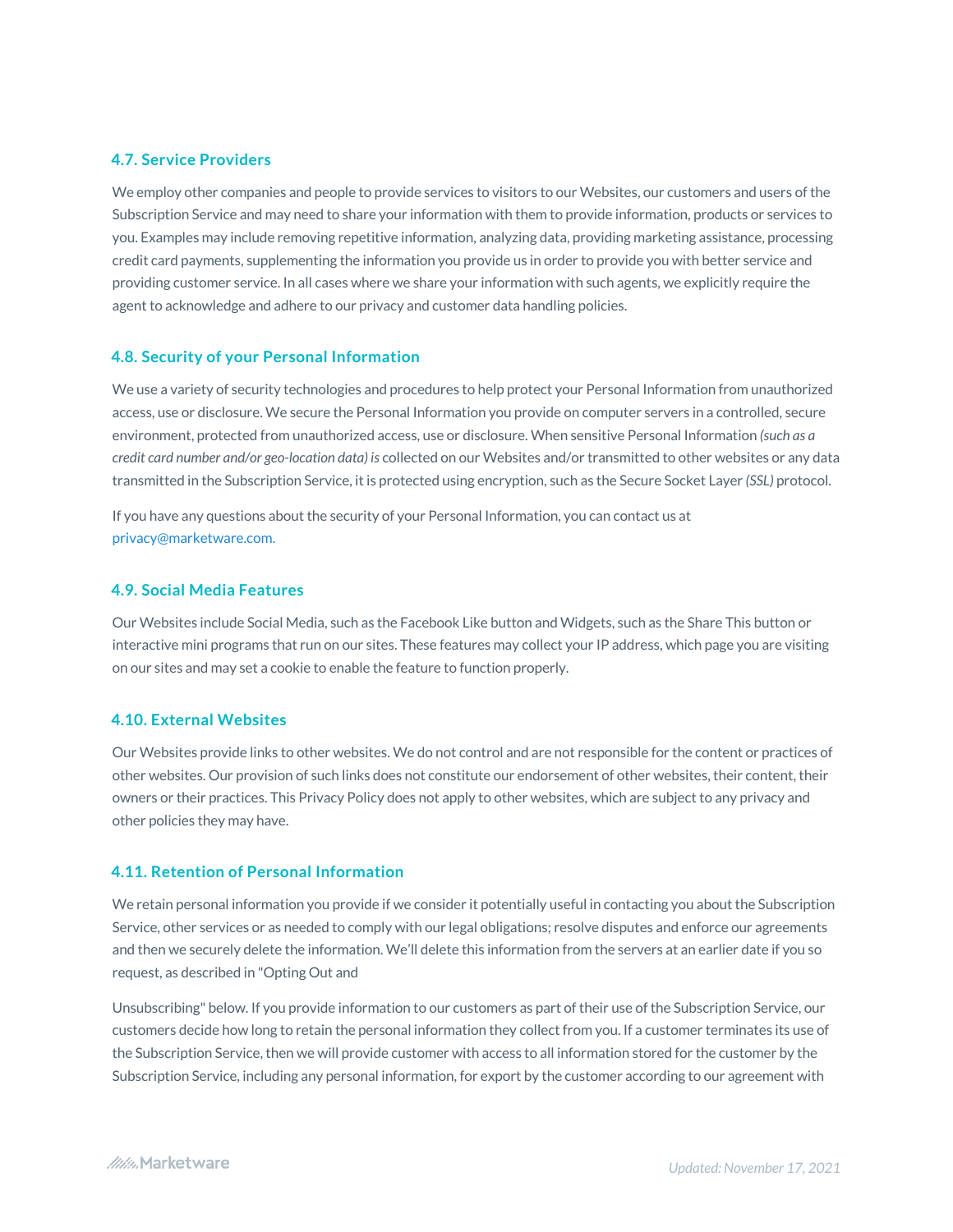our customer. Data transformation services may be required and may be requested for a fee. After termination, we may, unless legally prohibited, delete all customer information, including personal information, from the Subscription Service.

## **4.12. International Transfer of Information**

No information will be stored or transferred outside the United States. Marketware Data Centers will be setup within the United States, all backups of data will also be stored within the United States.

### **4.13. Corporate Events**

If we *(or our assets)* are acquired by another company, whether by merger, acquisition, bankruptcy or otherwise, that company would receive all information gathered by Marketware, Inc. on the Websites and the Subscription Service. In this event, you will be notified via email and/or a prominent notice on our website, of any change in ownership, uses of your Personal Information and choices you may have regarding your Personal Information.

## **4.14. Compelled Disclosure**

We reserve the right to use or disclose your Personal Information if required by law or if we reasonably believe that use or disclosure is necessary to protect our rights, protect your safety or the safety of others, investigate fraud or comply with a law, court order or legal process.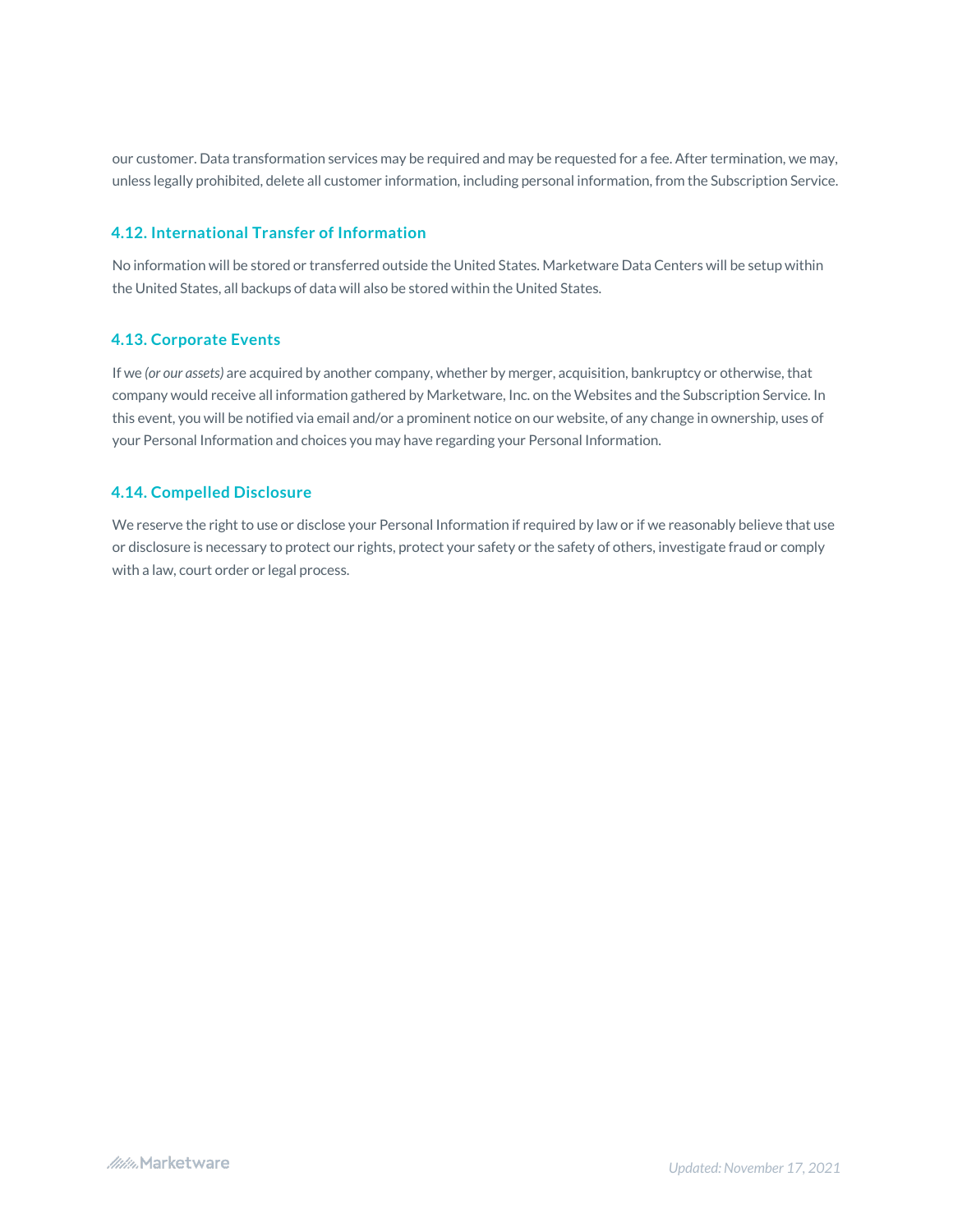# **5. Navigational Information**

## **5.1. Cookies**

Marketware, Inc. uses cookies or similar technologies to analyze trends, administer the website, track users' movements around the website and to gather demographic information or preferences about our user base. We use "cookies" to help you personalize your online experience. A cookie is a text file that is placed on your hard disk by a Web server. Cookies are not used to run programs or deliver viruses to your computer. Cookies are uniquely assigned to you and can only be read by a Web server in the domain that issued the cookie to you. One of the primary purposes of cookies is to provide a convenience feature to save you time. The purpose of a cookie is to tell the Web server that you have returned to a specific page. For example, if you personalize pages on our Websites or register for the Subscription Service, a cookie helps us to recall your specific information on subsequent visits. When you return to the same Website, the information you previously provided can be retrieved, so you can easily use the customized features.

You can accept or decline cookies. Most Web browsers automatically accept cookies, but you can usually modify your browser setting to decline cookies if you prefer. If you choose to decline cookies, you may not be able to fully experience the interactive features of the Marketware Subscription Service or Websites you visit. Marketware keeps track of the Websites and pages you visit within Marketware, in order to determine what portion of the Marketware Website or Subscription Service is the most popular or most used. This data is used to deliver customized content and promotions within the Marketware Website and Subscription Service to customers whose behavior indicates that they are interested in a subject area.

Cookies are used in the Subscription Service to track previously selected preferences. Previously selected filters, sort orders and other items that customers don't want to have to select each time the use certain functionality utilize cookies to remember the changes you have previously made.

#### **5.2. Log Files**

Log files are used to track activity within the Subscription Service. This information can include when user's login and logout, what queries they run and pages they visit within the Subscription Service. These log files are used in part to comply with government regulations such as HIPAA. There is also information about your computer hardware and software that is automatically collected by us. This information can include: your IP address, browser type, domain names, internet service provider *(ISP),* the files viewed on our site *(e.g., HTML pages, graphics, etc.),* operating system, clickstream data, access times and referring website addresses. This information is used by Marketware, Inc. for the operation of the Subscription Service, to maintain quality of the Subscription Service and to provide general statistics regarding use of the Marketware, Inc Website and Subscription Service. For these purposes, we do link this automatically collected data to Personal Information such as name, email address, address and phone number.

#### **5.3. Clear Gifs** *(Web Beacons/Web Bugs)*

We employ a software technology called clear gifs *(a.k.a. Web Beacons/Web Bugs)*, that help us better manage the Website and Subscription Service by informing us what content is effective. Clear gifs are tiny graphics with a unique identifier, similar in function to cookies and are used to track the online movements of Web users. In contrast to cookies,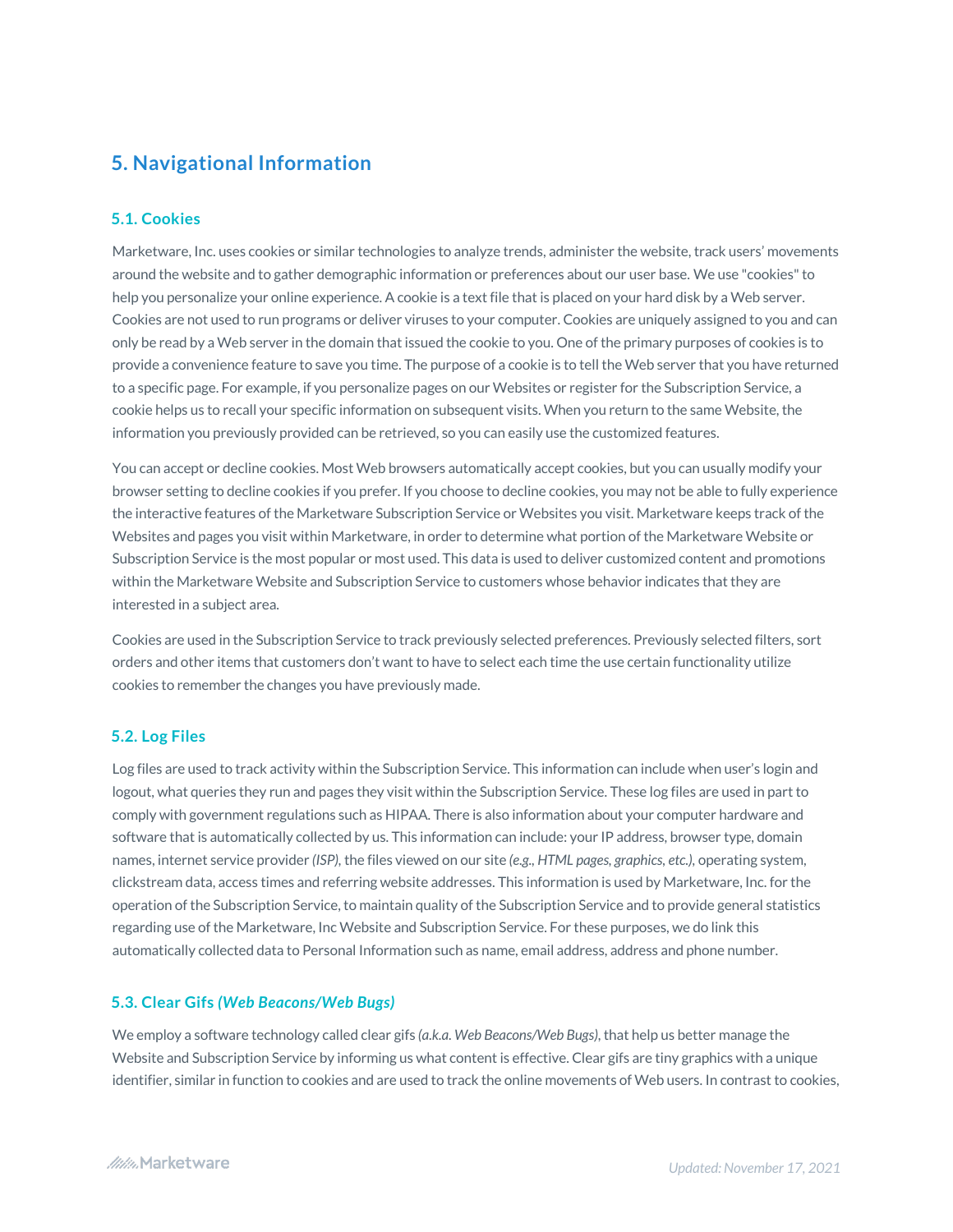which are stored on a user's computer hard drive, clear gifs are embedded invisibly on web pages or in emails and are about the size of the period at the end of this sentence. We use clear gifs in our HTML-based emails to let us know which emails have been opened by recipients. Clear gifs are also used to track open and click rates of emails sent via Centric. This allows us to gauge the effectiveness of certain communications and our marketing campaigns. We tie the information gathered by clear gifs in emails to our customers' Personal Information. If you would like to opt-out of these emails, please see "Opting Out and Unsubscribing".

## **5.4. Advertising**

We partner with a  $3<sup>rd</sup>$  party ad network to either display advertising on our Web site or to manage our advertising on other sites. Our ad network partner uses cookies and Web beacons to collect non-personal information about your activities on this and other Web sites to provide you targeted advertising based upon your interests. If you wish to not have this information used for the purpose of serving you targeted ads, you may opt-out by clicking here: http://preferences.truste.com/*(or if located in the European Union, by clicking here: http://www.youronlinechoices.eu/).* Please note this does not opt you out of being served advertising. You will continue to receive generic ads.

## **5.5. 3rd Party Tracking Technologies**

The use of cookies and web beacons by any tracking utility company is not covered by our Privacy Policy.

We do not have access or control over these 3<sup>rd</sup> party tracking technologies.